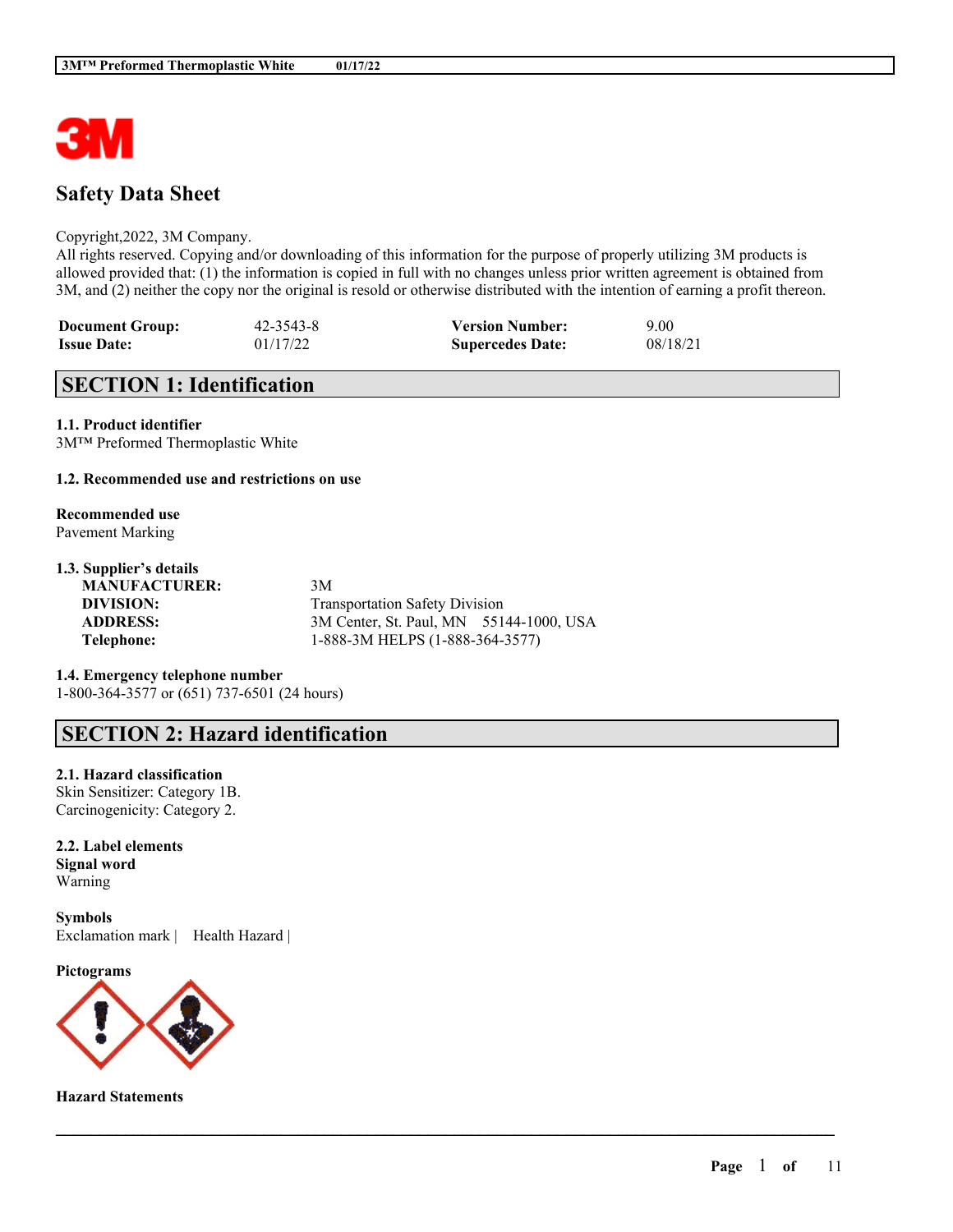May cause an allergic skin reaction. Suspected of causing cancer.

#### **Precautionary Statements**

### **Prevention:**

Obtain special instructions before use. Do not handle until all safety precautions have been read and understood. Avoid breathing dust/fume/gas/mist/vapors/spray. Wear protective gloves. Contaminated work clothing must not be allowed out of the workplace.

#### **Response:**

IF ON SKIN: Wash with plenty of soap and water. If skin irritation or rash occurs: Get medical advice/attention. Wash contaminated clothing before reuse. IF exposed or concerned: Get medical advice/attention.

#### **Storage:**

Store locked up.

#### **Disposal:**

Dispose of contents/container in accordance with applicable local/regional/national/international regulations.

### **Supplemental Information:**

May cause thermal burns.

7% of the mixture consists of ingredients of unknown acute oral toxicity.

# **SECTION 3: Composition/information on ingredients**

| Ingredient                                                      | C.A.S. No.    | $\%$ by Wt                  |
|-----------------------------------------------------------------|---------------|-----------------------------|
| Glass beads                                                     | 65997-17-3    | 15 - 40 Trade Secret *      |
| Limestone                                                       | 1317-65-3     | 10 - 30 Trade Secret *      |
| Titanium dioxide                                                | 13463-67-7    | 7 - 13 Trade Secret *       |
| Rosin, maleated, esters with glycerol                           | 68038-41-5    | 5 - 9 Trade Secret *        |
| Polyamide resin                                                 | Trade Secret* | 5 - 9 Trade Secret *        |
| Diisononyl phthalate                                            | 28553-12-0    | 1 - 5 Trade Secret *        |
| Polyethylene                                                    | 9002-88-4     | 1 - 5 Trade Secret *        |
| $\text{Bis}(2,2,6,6\text{-tetramethyl-4-piperidiny!)}$ sebacate | 52829-07-9    | $\leq 0.6$ Trade Secret $*$ |

\*The specific chemical identity and/or exact percentage (concentration) of this composition has been withheld as a trade secret.

# **SECTION 4: First aid measures**

#### **4.1. Description of first aid measures**

#### **Inhalation:**

Remove person to fresh air. If you feel unwell, get medical attention.

## **Skin Contact:**

Immediately flush skin with large amounts of cold water for at least 15 minutes. DO NOT ATTEMPT TO REMOVE MOLTEN MATERIAL. Cover affected area with a clean dressing. Get immediate medical attention.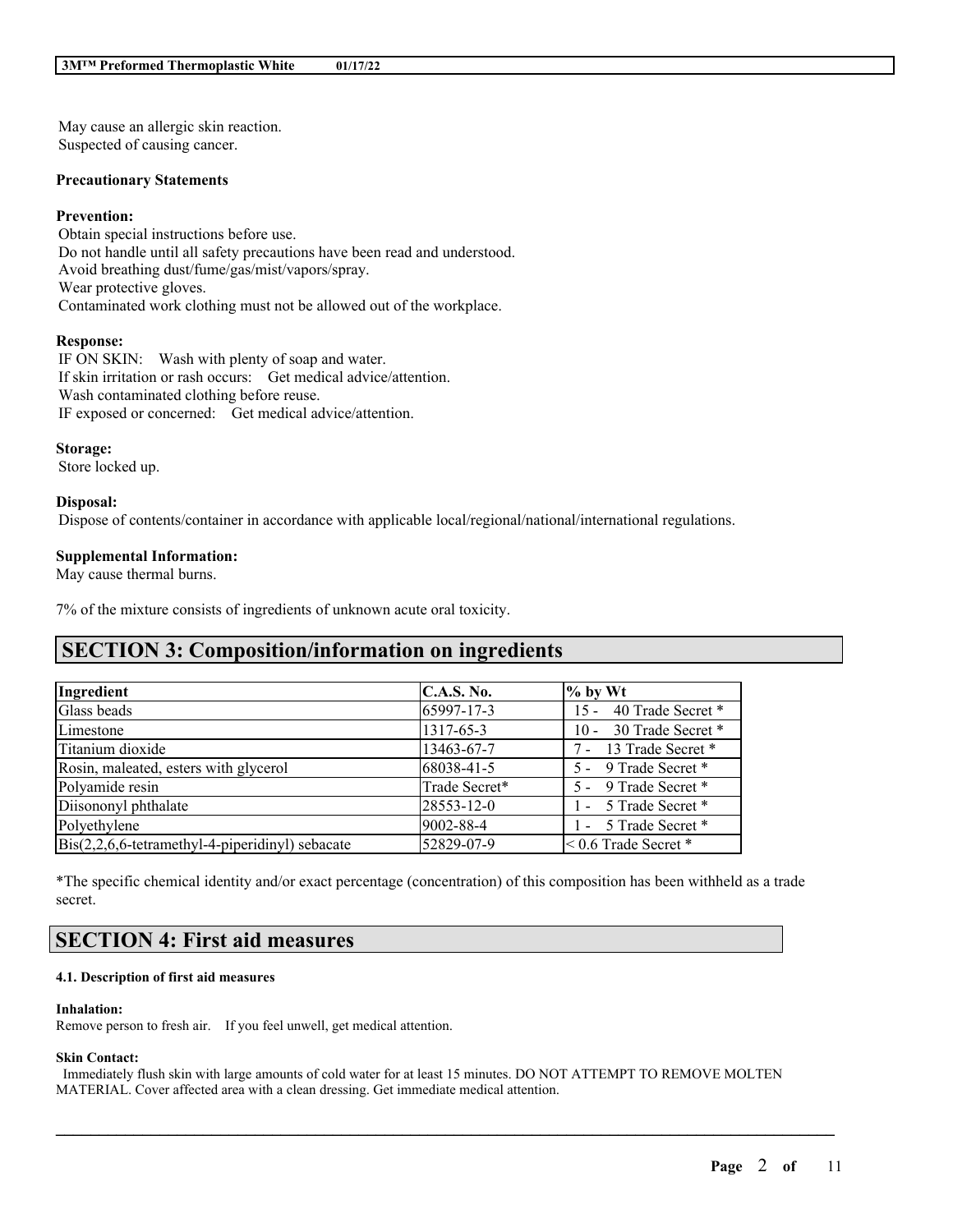#### **Eye Contact:**

Immediately flush eyes with large amounts of water for at least 15 minutes. DO NOT ATTEMPT TO REMOVE MOLTEN MATERIAL. Get immediate medical attention.

#### **If Swallowed:**

Rinse mouth. If you feel unwell, get medical attention.

#### **4.2. Most important symptoms and effects, both acute and delayed**

Allergic skin reaction (redness, swelling, blistering, and itching).

#### **4.3. Indication of any immediate medical attention and special treatment required**

Not applicable.

## **SECTION 5: Fire-fighting measures**

#### **5.1. Suitable extinguishing media**

In case of fire: Use a fire fighting agent suitable for ordinary combustible material such as water or foam to extinguish.

#### **5.2. Special hazards arising from the substance or mixture**

None inherent in this product.

#### **5.3. Special protective actions for fire-fighters**

Wear full protective clothing, including helmet, self-contained, positive pressure or pressure demand breathing apparatus, bunker coat and pants, bands around arms, waist and legs, face mask, and protective covering for exposed areas of the head.

# **SECTION 6: Accidental release measures**

#### **6.1. Personal precautions, protective equipment and emergency procedures**

Evacuate area. Ventilate the area with fresh air. For large spill, or spills in confined spaces, provide mechanical ventilation to disperse or exhaust vapors, in accordance with good industrial hygiene practice. Refer to other sections of this SDS for information regarding physical and health hazards, respiratory protection, ventilation, and personal protective equipment.

## **6.2. Environmental precautions**

Avoid release to the environment.

### **6.3. Methods and material for containment and cleaning up**

Collect as much of the spilled material as possible. Place in a closed container approved for transportation by appropriate authorities. Clean up residue. Seal the container. Dispose of collected material as soon as possible in accordance with applicable local/regional/national/international regulations.

## **SECTION 7: Handling and storage**

## **7.1. Precautions for safe handling**

For industrial/occupational use only. Not for consumer sale or use. Do not handle until all safety precautions have been read and understood. Avoid breathing dust/fume/gas/mist/vapors/spray. Do not get in eyes, on skin, or on clothing. Do not eat, drink or smoke when using this product. Wash thoroughly after handling. Contaminated work clothing should not be allowed out of the workplace. Avoid release to the environment. Wash contaminated clothing before reuse. Use personal protective equipment (gloves, respirators, etc.) as required.

 $\mathcal{L}_\mathcal{L} = \mathcal{L}_\mathcal{L} = \mathcal{L}_\mathcal{L} = \mathcal{L}_\mathcal{L} = \mathcal{L}_\mathcal{L} = \mathcal{L}_\mathcal{L} = \mathcal{L}_\mathcal{L} = \mathcal{L}_\mathcal{L} = \mathcal{L}_\mathcal{L} = \mathcal{L}_\mathcal{L} = \mathcal{L}_\mathcal{L} = \mathcal{L}_\mathcal{L} = \mathcal{L}_\mathcal{L} = \mathcal{L}_\mathcal{L} = \mathcal{L}_\mathcal{L} = \mathcal{L}_\mathcal{L} = \mathcal{L}_\mathcal{L}$ 

## **7.2. Conditions for safe storage including any incompatibilities**

No special storage requirements.

## **SECTION 8: Exposure controls/personal protection**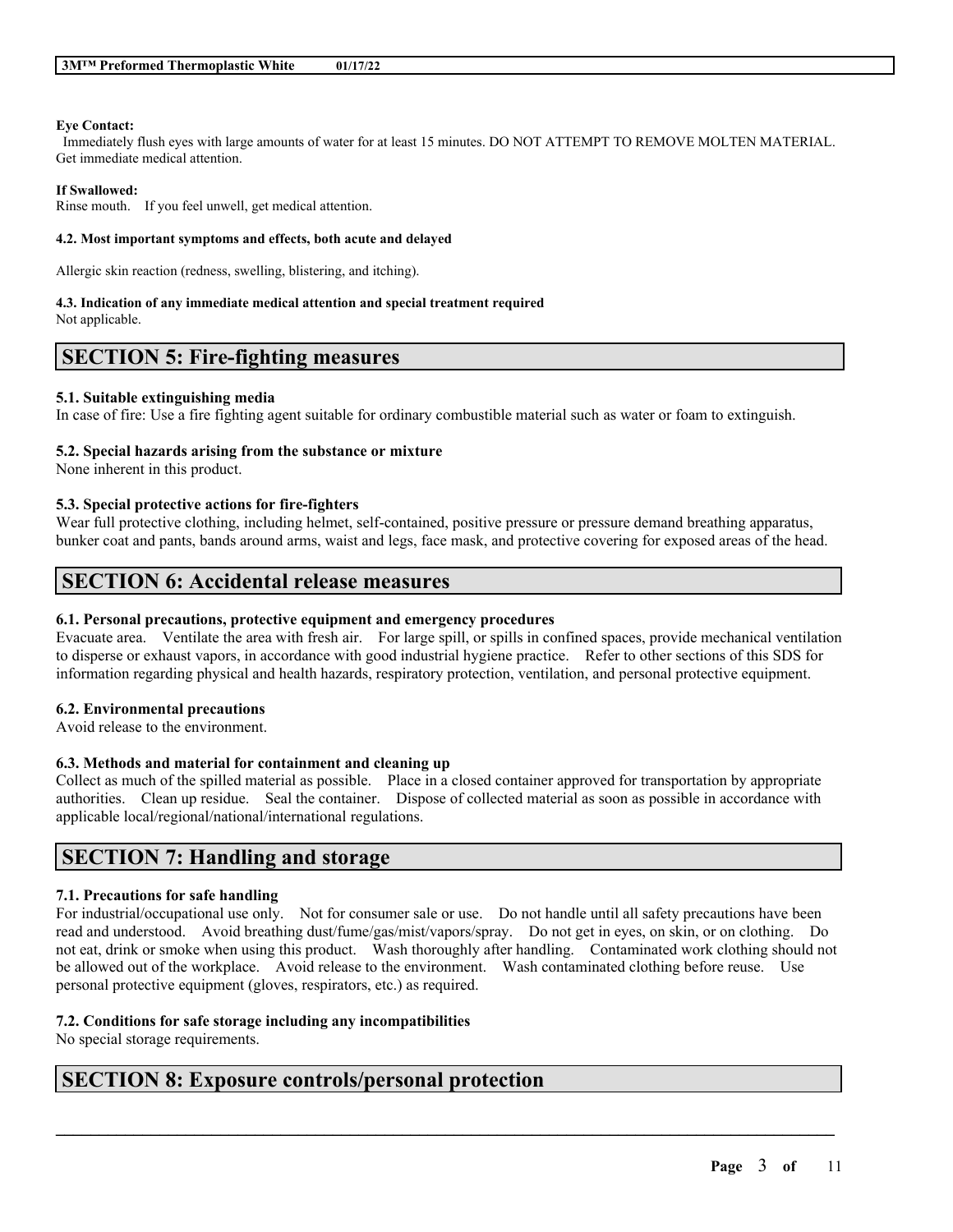## **8.1. Control parameters**

## **Occupational exposure limits**

If a component is disclosed in section 3 but does not appear in the table below, an occupational exposure limit is not available for the component.

| Ingredient              | <b>C.A.S. No.</b> | Agency                     | Limit type                                                                                                                                                                                                         | <b>Additional Comments</b>        |
|-------------------------|-------------------|----------------------------|--------------------------------------------------------------------------------------------------------------------------------------------------------------------------------------------------------------------|-----------------------------------|
| <b>CAS NO SEQ117922</b> | 1317-65-3         | <b>ACGIH</b>               | TWA(respirable particles):3<br>mg/m3                                                                                                                                                                               |                                   |
| Limestone               | 1317-65-3         | <b>OSHA</b>                | TWA(as total dust):15<br>mg/m3;TWA(respirable<br>fraction):5 mg/m3                                                                                                                                                 |                                   |
| Titanium dioxide        | 13463-67-7        | <b>ACGIH</b>               | $TWA:10$ mg/m $3$                                                                                                                                                                                                  | A4: Not class. as human<br>carcin |
| Titanium dioxide        | 13463-67-7        | <b>OSHA</b>                | TWA(as total dust): $15 \text{ mg/m}$ 3                                                                                                                                                                            |                                   |
| <b>CERAMIC FIBERS</b>   | 65997-17-3        | <b>ACGIH</b>               | TWA(as fiber):0.2 fiber/cc                                                                                                                                                                                         | A2: Suspected human<br>carcin.    |
| Glass beads             | 65997-17-3        | Manufacturer<br>determined | TWA(as non-fibrous,<br>respirable)(8 hours):3<br>mg/m3;TWA(as non-fibrous,<br>inhalable fraction)(8 hours):10<br>mg/m3                                                                                             |                                   |
| <b>CAS NO SEQ117922</b> | 9002-88-4         | <b>ACGIH</b>               | TWA(respirable particles):3<br>mg/m3                                                                                                                                                                               |                                   |
| DUST, INERT OR NUISANCE | 9002-88-4         | <b>OSHA</b>                | TWA(as total dust):15<br>mg/m3;TWA(as total dust):50<br>millions of particles/cu. ft.(15<br>mg/m3);TWA(respirable<br>fraction):5<br>mg/m3;TWA(respirable<br>fraction):15 millions of<br>particles/cu. ft.(5 mg/m3) |                                   |

ACGIH : American Conference of Governmental Industrial Hygienists

AIHA : American Industrial Hygiene Association

CMRG : Chemical Manufacturer's Recommended Guidelines

OSHA : United States Department of Labor - Occupational Safety and Health Administration

TWA: Time-Weighted-Average

STEL: Short Term Exposure Limit

CEIL: Ceiling

#### **8.2. Exposure controls**

## **8.2.1. Engineering controls**

Use general dilution ventilation and/or local exhaust ventilation to control airborne exposures to below relevant Exposure Limits and/or control dust/fume/gas/mist/vapors/spray. If ventilation is not adequate, use respiratory protection equipment.

## **8.2.2. Personal protective equipment (PPE)**

## **Eye/face protection**

Select and use eye/face protection to prevent contact based on the results of an exposure assessment. The following eye/face protection(s) are recommended: Full Face Shield Indirect Vented Goggles

## **Skin/hand protection**

Select and use gloves and/or protective clothing approved to relevant local standards to prevent skin contact based on the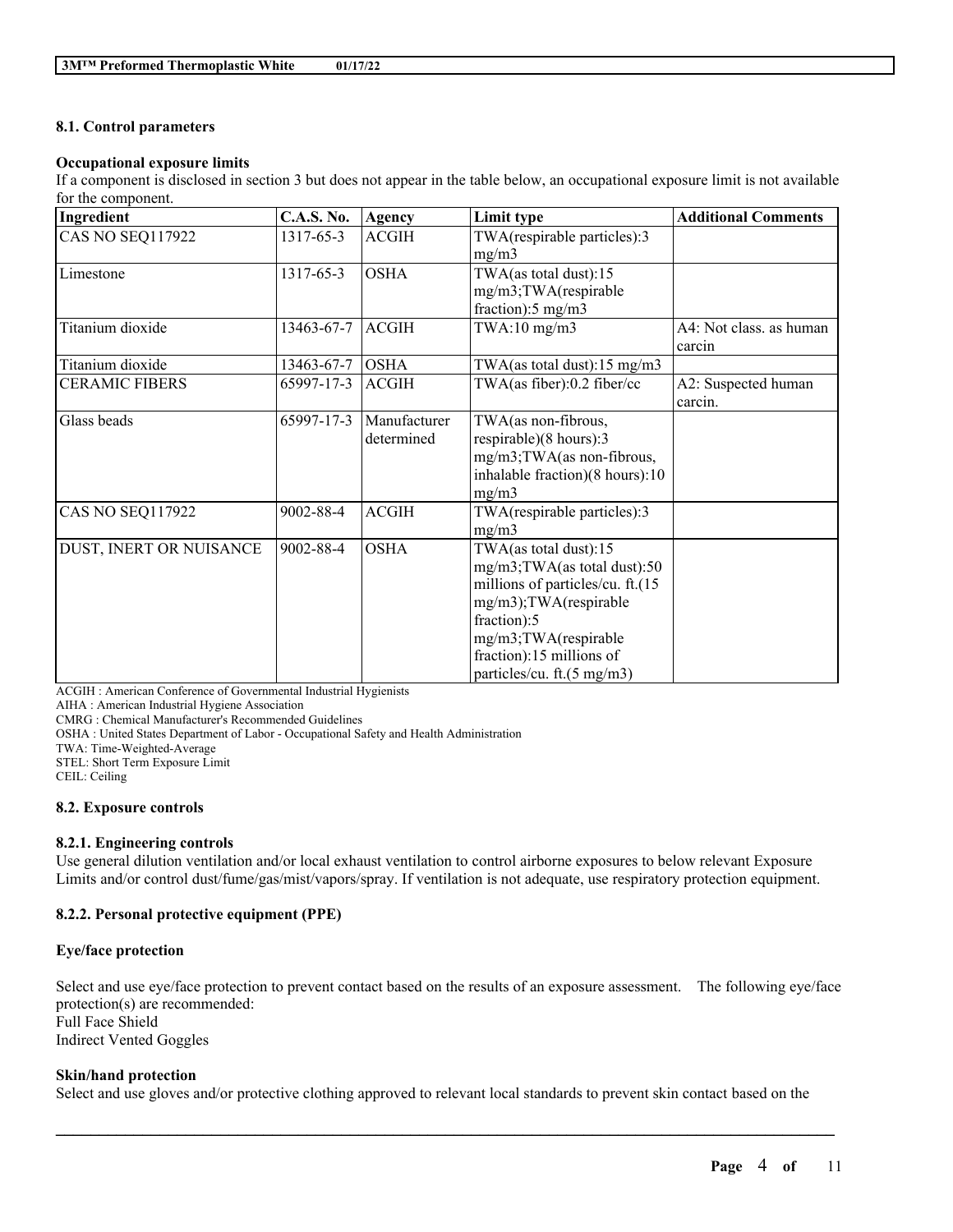results of an exposure assessment. Selection should be based on use factors such as exposure levels, concentration of the substance or mixture, frequency and duration, physical challenges such as temperature extremes, and other use conditions. Consult with your glove and/or protective clothing manufacturer for selection of appropriate compatible gloves/protective clothing. Note: Nitrile gloves may be worn over polymer laminate gloves to improve dexterity. Gloves made from the following material(s) are recommended: Polymer laminate

If this product is used in a manner that presents a higher potential for exposure (eg. spraying, high splash potential etc.), then use of protective coveralls may be necessary. Select and use body protection to prevent contact based on the results of an exposure assessment. The following protective clothing material(s) are recommended: Apron - polymer laminate

## **Respiratory protection**

An exposure assessment may be needed to decide if a respirator is required. If a respirator is needed, use respirators as part of a full respiratory protection program. Based on the results of the exposure assessment, select from the following respirator type(s) to reduce inhalation exposure:

Half facepiece or full facepiece air-purifying respirator suitable for organic vapors and particulates

For questions about suitability for a specific application, consult with your respirator manufacturer.

### **Thermal hazards**

Wear heat insulating gloves, indirect vented goggles, and a full face shield when handling hot material to prevent thermal burns.

# **SECTION 9: Physical and chemical properties**

## **9.1. Information on basic physical and chemical properties**

| Appearance                                |                                  |
|-------------------------------------------|----------------------------------|
| <b>Physical state</b>                     | Solid                            |
| Color                                     | Milky White                      |
| <b>Specific Physical Form:</b>            | Thermoplastic                    |
| Odor                                      | Not Applicable                   |
| <b>Odor threshold</b>                     | No Data Available                |
| pН                                        | No Data Available                |
| <b>Melting point</b>                      | $280$ °F                         |
| <b>Boiling Point</b>                      | No Data Available                |
| <b>Flash Point</b>                        | 520 °F [Test Method: Closed Cup] |
| <b>Evaporation rate</b>                   | $\theta$                         |
| <b>Flammability (solid, gas)</b>          | Not Classified                   |
| <b>Flammable Limits(LEL)</b>              | No Data Available                |
| <b>Flammable Limits(UEL)</b>              | No Data Available                |
| <b>Vapor Pressure</b>                     | No Data Available                |
| <b>Vapor Density</b>                      | No Data Available                |
| <b>Density</b>                            | $2.0$ g/ml                       |
| <b>Specific Gravity</b>                   | 2.0 [Ref Std: WATER=1]           |
| <b>Solubility in Water</b>                | No Data Available                |
| Solubility- non-water                     | No Data Available                |
| Partition coefficient: n-octanol/water    | No Data Available                |
| <b>Autoignition temperature</b>           | No Data Available                |
| <b>Decomposition temperature</b>          | No Data Available                |
| <b>Viscosity</b>                          | No Data Available                |
| <b>Volatile Organic Compounds</b>         | No Data Available                |
| <b>Percent volatile</b>                   | No Data Available                |
| <b>VOC Less H2O &amp; Exempt Solvents</b> | No Data Available                |
|                                           |                                  |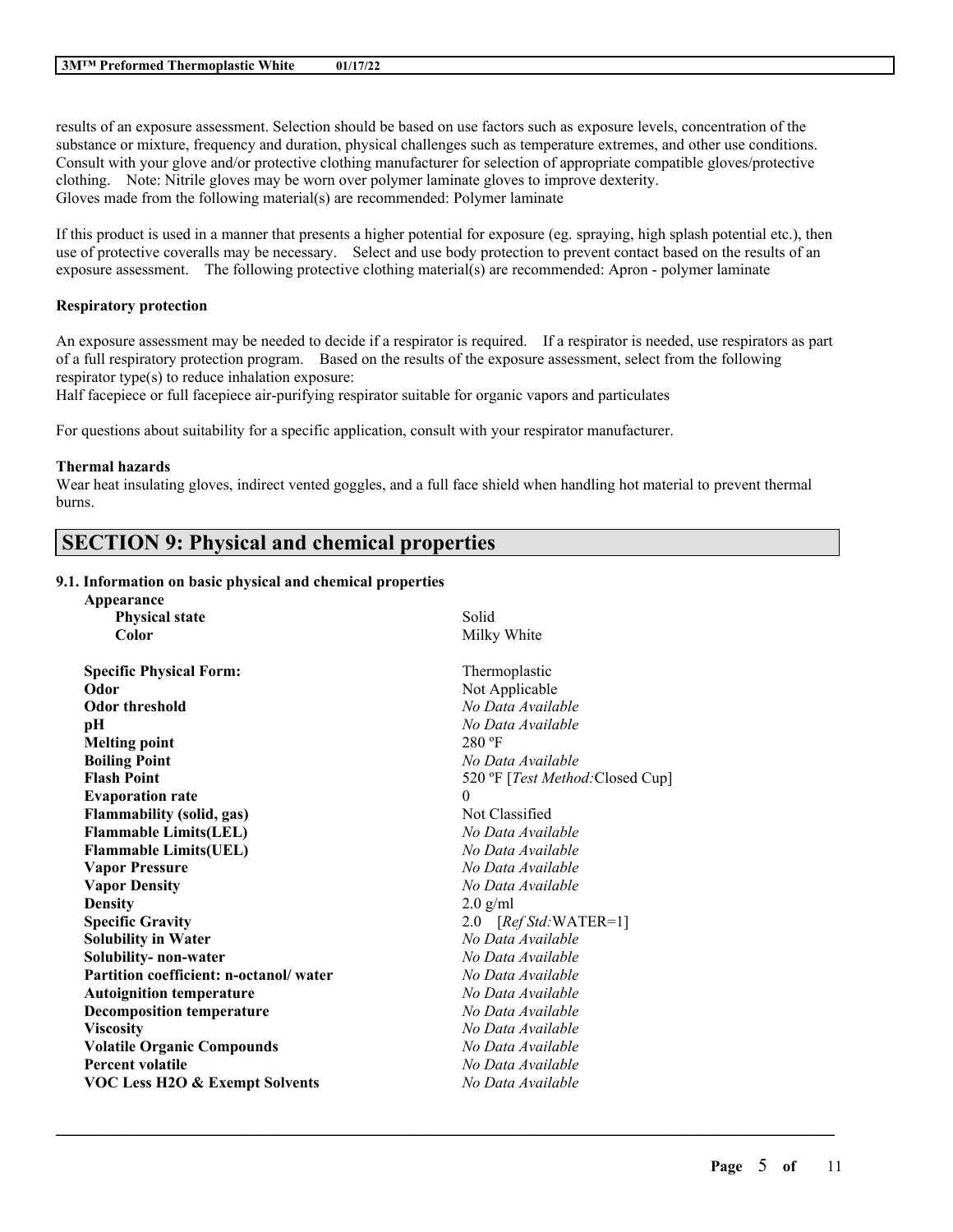# **SECTION 10: Stability and reactivity**

### **10.1. Reactivity**

This material is considered to be non reactive under normal use conditions.

#### **10.2. Chemical stability**

Stable.

## **10.3. Possibility of hazardous reactions**

Hazardous polymerization will not occur.

#### **10.4. Conditions to avoid** None known.

#### **10.5. Incompatible materials** None known.

## **10.6. Hazardous decomposition products**

None known.

**Substance Condition**

# **SECTION 11: Toxicological information**

The information below may not be consistent with the material classification in Section 2 if specific ingredient **classifications are mandated by a competent authority. In addition, toxicological data on ingredients may not be** reflected in the material classification and/or the signs and symptoms of exposure, because an ingredient may be present below the threshold for labeling, an ingredient may not be available for exposure, or the data may not be **relevant to the material as a whole.**

## **11.1. Information on Toxicological effects**

**Signs and Symptoms of Exposure**

## Based on test data and/or information on the components, this material may produce the following health effects:

#### **Inhalation:**

Respiratory Tract Irritation: Signs/symptoms may include cough, sneezing, nasal discharge, headache, hoarseness, and nose and throat pain.

May cause additional health effects (see below).

#### **Skin Contact:**

During heating: Thermal Burns: Signs/symptoms may include intense pain, redness and swelling, and tissue destruction. Allergic Skin Reaction (non-photo induced): Signs/symptoms may include redness, swelling, blistering, and itching.

## **Eye Contact:**

During heating: Thermal Burns: Signs/symptoms may include severe pain, redness and swelling, and tissue destruction.

#### **Ingestion:**

Gastrointestinal Irritation: Signs/symptoms may include abdominal pain, stomach upset, nausea, vomiting and diarrhea.

 $\mathcal{L}_\mathcal{L} = \mathcal{L}_\mathcal{L} = \mathcal{L}_\mathcal{L} = \mathcal{L}_\mathcal{L} = \mathcal{L}_\mathcal{L} = \mathcal{L}_\mathcal{L} = \mathcal{L}_\mathcal{L} = \mathcal{L}_\mathcal{L} = \mathcal{L}_\mathcal{L} = \mathcal{L}_\mathcal{L} = \mathcal{L}_\mathcal{L} = \mathcal{L}_\mathcal{L} = \mathcal{L}_\mathcal{L} = \mathcal{L}_\mathcal{L} = \mathcal{L}_\mathcal{L} = \mathcal{L}_\mathcal{L} = \mathcal{L}_\mathcal{L}$ 

## **Additional Health Effects:**

## **Carcinogenicity:**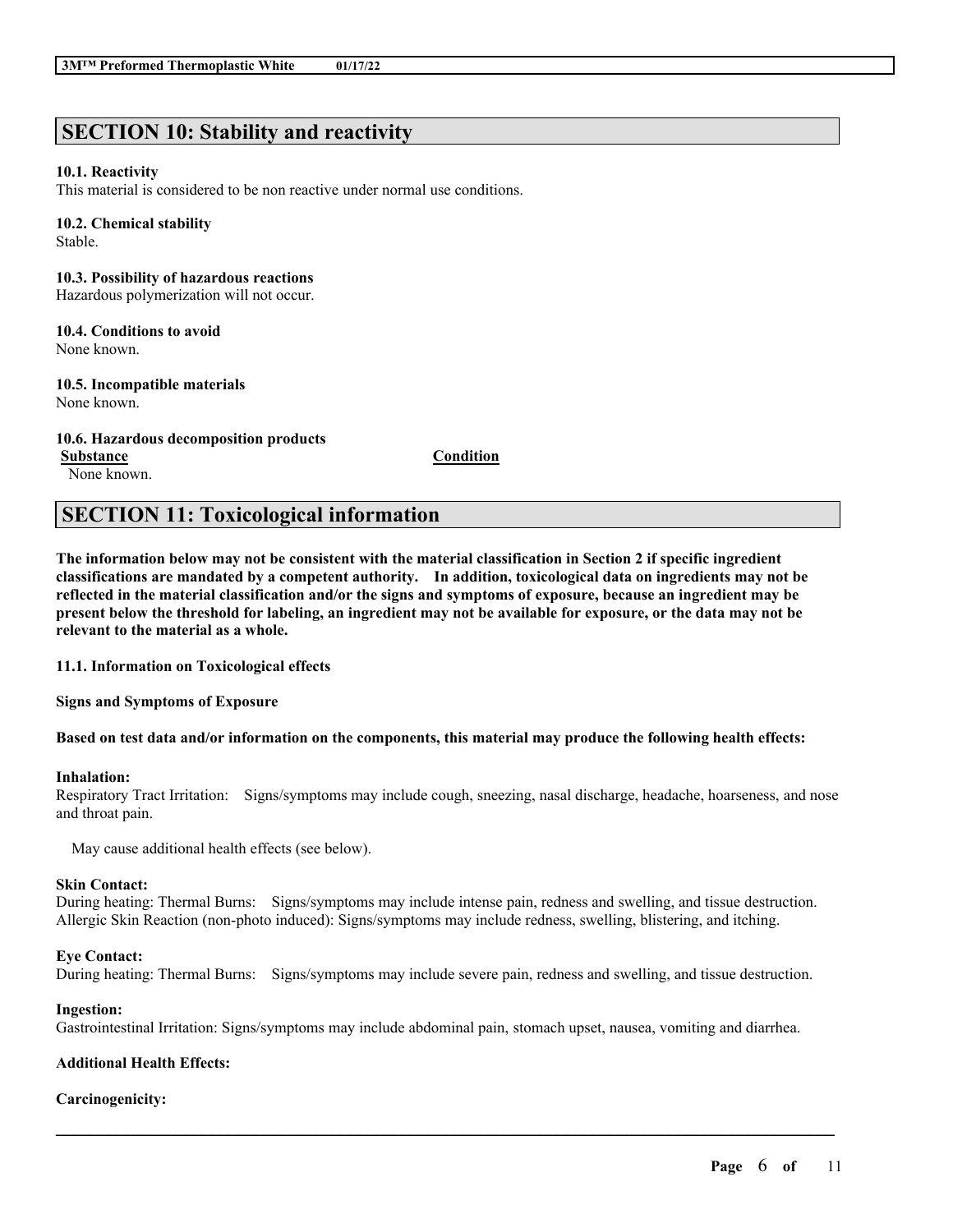Contains a chemical or chemicals which can cause cancer.

| Ingredient                            | CAS No.    | <b>Class Description</b>      | <b>Regulation</b>                           |
|---------------------------------------|------------|-------------------------------|---------------------------------------------|
| REFRACTORY CERAMIC FIBRES             | 65997-17-3 | Grp. 2B: Possible human carc. | International Agency for Research on Cancer |
| <b>GLASS WOOL FIBERS (INHALABLE),</b> | 65997-17-3 | Anticipated human carcinogen  | National Toxicology Program Carcinogens     |
| <b>CERTAIN</b>                        |            |                               |                                             |
| <b>ITITANIUM DIOXIDE</b>              | 13463-67-7 | Grp. 2B: Possible human carc. | International Agency for Research on Cancer |

## **Toxicological Data**

If a component is disclosed in section 3 but does not appear in a table below, either no data are available for that endpoint or the data are not sufficient for classification.

## **Acute Toxicity**

| <b>Name</b>                                       | Route       | <b>Species</b> | Value                                             |
|---------------------------------------------------|-------------|----------------|---------------------------------------------------|
| Overall product                                   | Ingestion   |                | No data available; calculated $ATE > 5,000$ mg/kg |
| Glass beads                                       | Dermal      |                | LD50 estimated to be $> 5,000$ mg/kg              |
| Glass beads                                       | Ingestion   |                | LD50 estimated to be $2,000 - 5,000$ mg/kg        |
| Limestone                                         | Dermal      | Rat            | $LD50 > 2,000$ mg/kg                              |
| Limestone                                         | Inhalation- | Rat            | $LC50$ 3 mg/l                                     |
|                                                   | Dust/Mist   |                |                                                   |
|                                                   | (4 hours)   |                |                                                   |
| Limestone                                         | Ingestion   | Rat            | LD50 $6,450$ mg/kg                                |
| Titanium dioxide                                  | Dermal      | Rabbit         | $LD50 > 10,000$ mg/kg                             |
| Titanium dioxide                                  | Inhalation- | Rat            | $LC50 > 6.82$ mg/l                                |
|                                                   | Dust/Mist   |                |                                                   |
|                                                   | (4 hours)   |                |                                                   |
| Titanium dioxide                                  | Ingestion   | Rat            | $LD50 > 10,000$ mg/kg                             |
| Rosin, maleated, esters with glycerol             | Dermal      | Professio      | LD50 estimated to be $> 5,000$ mg/kg              |
|                                                   |             | nal            |                                                   |
|                                                   |             | judgeme        |                                                   |
|                                                   |             | nt             |                                                   |
| Rosin, maleated, esters with glycerol             | Ingestion   | Rat            | $LD50 > 5,000$ mg/kg                              |
| Polyethylene                                      | Dermal      |                | LD50 estimated to be $> 5,000$ mg/kg              |
| Polyethylene                                      | Ingestion   | Rat            | $LD50 > 2,000$ mg/kg                              |
| Diisononyl phthalate                              | Dermal      | Rabbit         | $LD50 > 3,160$ mg/kg                              |
| Diisononyl phthalate                              | Inhalation- | Rat            | $LC50 > 1.7$ mg/l                                 |
|                                                   | Dust/Mist   |                |                                                   |
|                                                   | (4 hours)   |                |                                                   |
| Diisononyl phthalate                              | Ingestion   | Rat            | $LD50 > 10,000$ mg/kg                             |
| Bis(2,2,6,6-tetramethyl-4-piperidinyl) sebacate   | Dermal      | Rat            | $LD50 > 3,170$ mg/kg                              |
| $Dis(2,2,6,6-tetramethyl-4-piperidinyl)$ sebacate | Inhalation- | Rat            | $LC50$ 0.5 mg/l                                   |
|                                                   | Dust/Mist   |                |                                                   |
|                                                   | (4 hours)   |                |                                                   |
| Bis(2,2,6,6-tetramethyl-4-piperidinyl) sebacate   | Ingestion   | Rat            | LD50<br>$3,700$ mg/kg                             |
| $\Lambda TE - \rho outof$ to rigity estimate      |             |                |                                                   |

 $ATE = acute$  toxicity estimate

## **Skin Corrosion/Irritation**

| Name                                                            | <b>Species</b> | Value                     |
|-----------------------------------------------------------------|----------------|---------------------------|
|                                                                 |                |                           |
| Glass beads                                                     | Professio      | No significant irritation |
|                                                                 | nal            |                           |
|                                                                 | judgeme        |                           |
|                                                                 | nt             |                           |
| Limestone                                                       | Rabbit         | No significant irritation |
| Titanium dioxide                                                | Rabbit         | No significant irritation |
| Rosin, maleated, esters with glycerol                           | Rabbit         | No significant irritation |
| Polyethylene                                                    | Professio      | No significant irritation |
|                                                                 | nal            |                           |
|                                                                 | judgeme        |                           |
|                                                                 | nt             |                           |
| Diisononyl phthalate                                            | Rabbit         | No significant irritation |
| $\text{Bis}(2,2,6,6\text{-tetramethyl-4-piperidinyl})$ sebacate | Rabbit         | No significant irritation |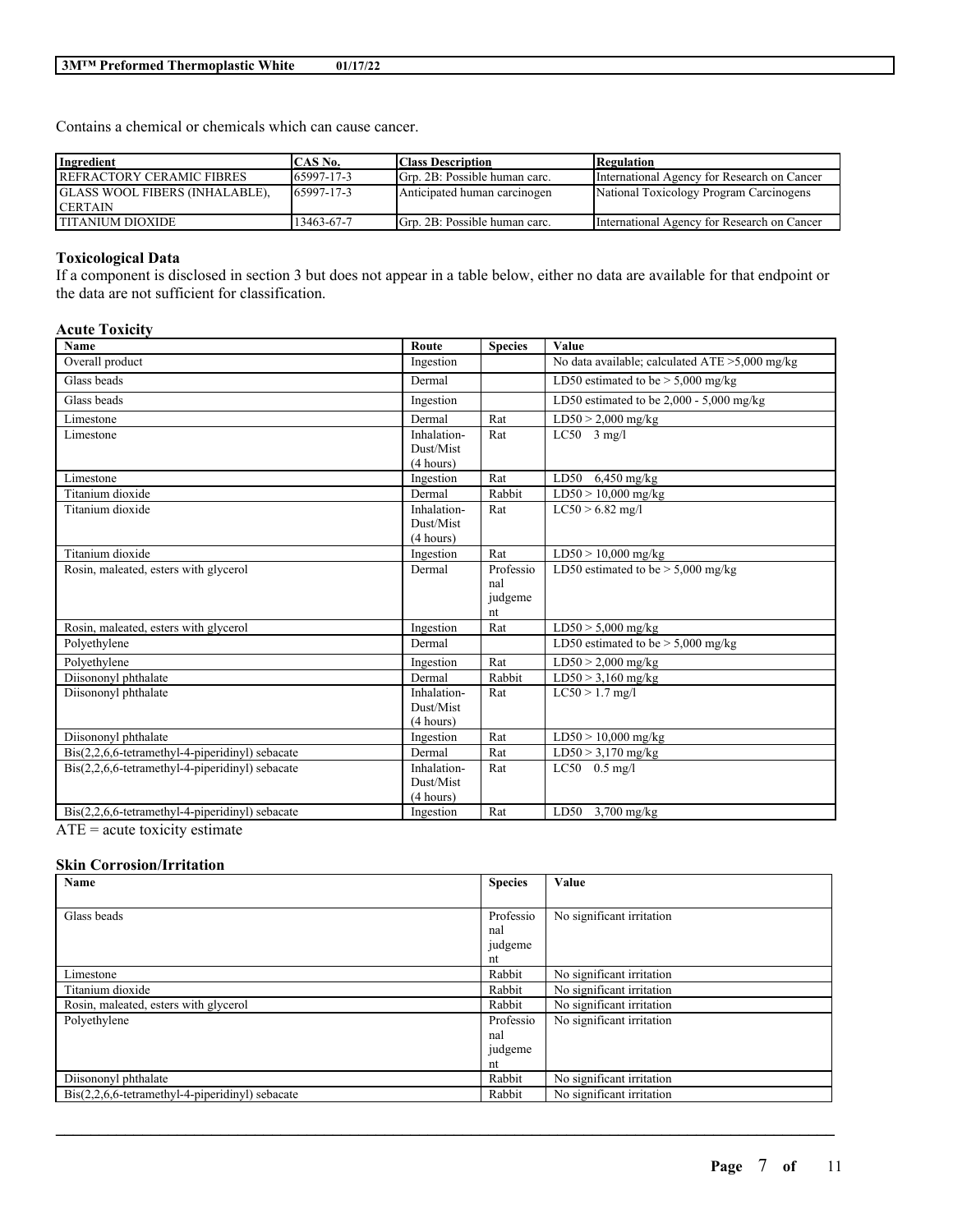#### **Serious Eye Damage/Irritation**

| $\cdot$<br>Name                                                 | <b>Species</b> | Value                     |
|-----------------------------------------------------------------|----------------|---------------------------|
|                                                                 |                |                           |
| Glass beads                                                     | Professio      | No significant irritation |
|                                                                 | nal            |                           |
|                                                                 | judgeme        |                           |
|                                                                 | nt             |                           |
| Limestone                                                       | Rabbit         | No significant irritation |
| Titanium dioxide                                                | Rabbit         | No significant irritation |
| Rosin, maleated, esters with glycerol                           | Rabbit         | Moderate irritant         |
| Diisononyl phthalate                                            | Rabbit         | Mild irritant             |
| $\text{Bis}(2,2,6,6\text{-tetramethyl-4-piperidinyl})$ sebacate | Rabbit         | Corrosive                 |

## **Skin Sensitization**

| Name                                                            | <b>Species</b> | Value          |
|-----------------------------------------------------------------|----------------|----------------|
| Titanium dioxide                                                | Human          | Not classified |
|                                                                 | and            |                |
|                                                                 | animal         |                |
| Rosin, maleated, esters with glycerol                           | Mouse          | Sensitizing    |
| Diisononyl phthalate                                            | Human          | Not classified |
|                                                                 | and            |                |
|                                                                 | animal         |                |
| $\text{Bis}(2,2,6,6\text{-tetramethyl-4-piperidinyl})$ sebacate | Human          | Not classified |

## **Respiratory Sensitization**

For the component/components, either no data are currently available or the data are not sufficient for classification.

### **Germ Cell Mutagenicity**

| Name                                  | Route    | Value                                          |
|---------------------------------------|----------|------------------------------------------------|
|                                       |          |                                                |
| Glass beads                           | In Vitro | Some positive data exist, but the data are not |
|                                       |          | sufficient for classification                  |
| Titanium dioxide                      | In Vitro | Not mutagenic                                  |
| Titanium dioxide                      | In vivo  | Not mutagenic                                  |
| Rosin, maleated, esters with glycerol | In Vitro | Not mutagenic                                  |
| Diisononyl phthalate                  | In Vitro | Not mutagenic                                  |

## **Carcinogenicity**

| Name                 | Route      | <b>Species</b> | Value                                          |
|----------------------|------------|----------------|------------------------------------------------|
| Glass beads          | Inhalation | Multiple       | Some positive data exist, but the data are not |
|                      |            | animal         | sufficient for classification                  |
|                      |            | species        |                                                |
| Titanium dioxide     | Ingestion  | Multiple       | Not carcinogenic                               |
|                      |            | animal         |                                                |
|                      |            | species        |                                                |
| Titanium dioxide     | Inhalation | Rat            | Carcinogenic                                   |
| Polyethylene         | Not        | Multiple       | Some positive data exist, but the data are not |
|                      | Specified  | animal         | sufficient for classification                  |
|                      |            | species        |                                                |
| Diisononyl phthalate | Ingestion  | Multiple       | Some positive data exist, but the data are not |
|                      |            | animal         | sufficient for classification                  |
|                      |            | species        |                                                |

## **Reproductive Toxicity**

## **Reproductive and/or Developmental Effects**

| Name                 | Route     | Value                                  | <b>Species</b> | <b>Test Result</b>     | Exposure                              |
|----------------------|-----------|----------------------------------------|----------------|------------------------|---------------------------------------|
|                      |           |                                        |                |                        | <b>Duration</b>                       |
| Limestone            | Ingestion | Not classified for development         | Rat            | NOAEL 625<br>mg/kg/day | premating $\&$<br>during<br>gestation |
| Diisononyl phthalate | Ingestion | Not classified for female reproduction | Rat            | NOAEL 500              | 2 generation                          |
|                      |           |                                        |                |                        |                                       |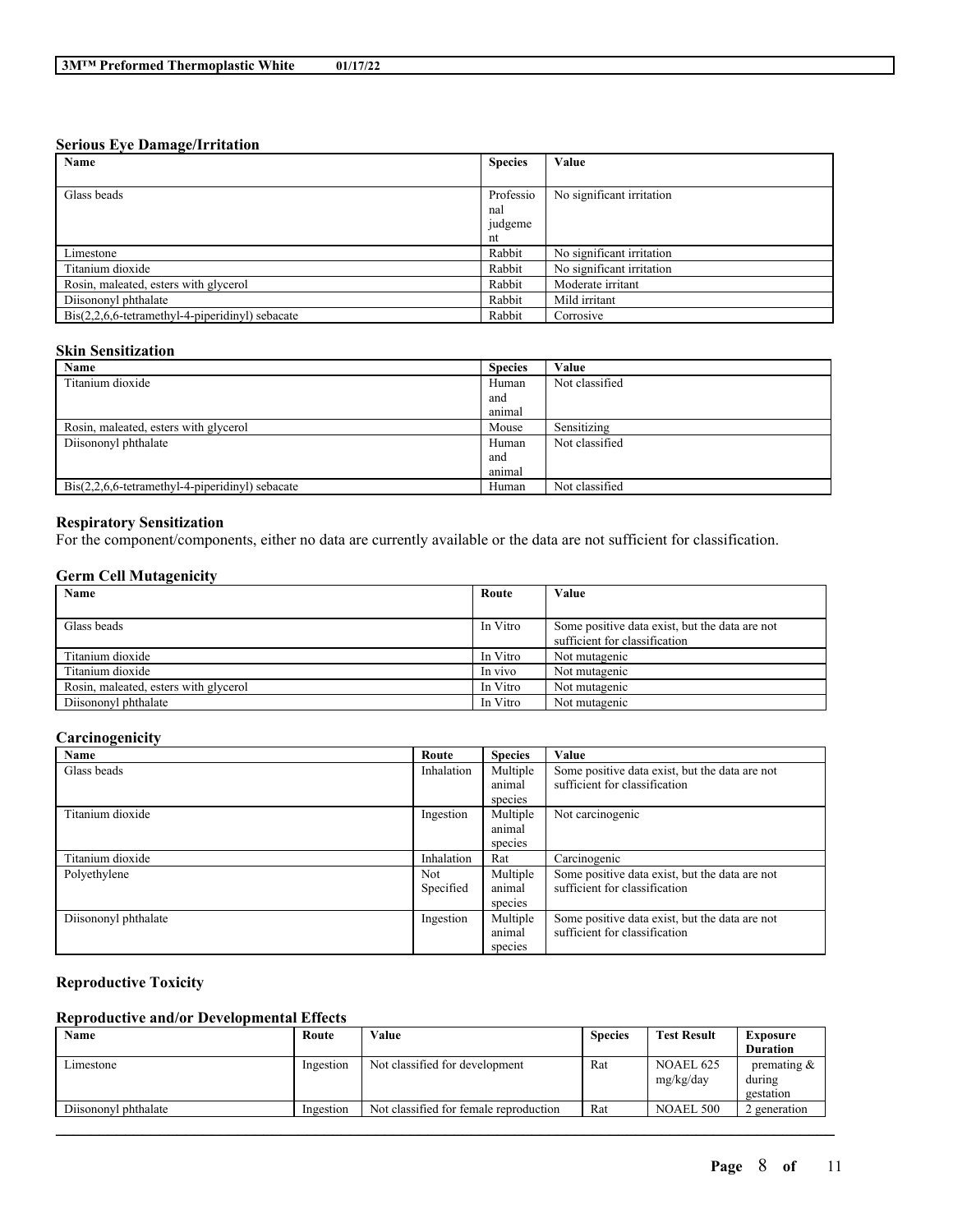|                      |           |                                      |     | mg/kg/day          |              |
|----------------------|-----------|--------------------------------------|-----|--------------------|--------------|
| Diisononyl phthalate | Ingestion | Not classified for male reproduction | Rat | NOAEL 500          | 2 generation |
|                      |           |                                      |     | mg/kg/day          |              |
| Diisononyl phthalate | Ingestion | Not classified for development       | Rat | <b>NOAEL 1,000</b> | during       |
|                      |           |                                      |     | mg/kg/day          | organogenesi |
|                      |           |                                      |     |                    |              |

## **Target Organ(s)**

#### **Specific Target Organ Toxicity - single exposure**

| Name                    | Route      | <b>Target Organ(s)</b> | Value                             | <b>Species</b> | <b>Test Result</b>   | <b>Exposure</b> |
|-------------------------|------------|------------------------|-----------------------------------|----------------|----------------------|-----------------|
|                         |            |                        |                                   |                |                      | <b>Duration</b> |
| Limestone               | Inhalation | respiratory system     | Not classified                    | Rat            | <b>NOAEL</b>         | 90 minutes      |
|                         |            |                        |                                   |                | $0.812 \text{ mg/l}$ |                 |
| Rosin, maleated, esters | Inhalation | respiratory irritation | Some positive data exist, but the | similar        | <b>NOAEL Not</b>     |                 |
| with glycerol           |            |                        | data are not sufficient for       | health         | available            |                 |
|                         |            |                        | classification                    | hazards        |                      |                 |

### **Specific Target Organ Toxicity - repeated exposure**

| Name                 | Route      | <b>Target Organ(s)</b> | <b>Value</b>                      | <b>Species</b> | <b>Test Result</b> | <b>Exposure</b> |
|----------------------|------------|------------------------|-----------------------------------|----------------|--------------------|-----------------|
|                      |            |                        |                                   |                |                    | <b>Duration</b> |
| Glass beads          | Inhalation | respiratory system     | Not classified                    | Human          | NOAEL not          | occupational    |
|                      |            |                        |                                   |                | available          | exposure        |
| Limestone            | Inhalation | respiratory system     | Not classified                    | Human          | <b>NOAEL Not</b>   | occupational    |
|                      |            |                        |                                   |                | available          | exposure        |
| Titanium dioxide     | Inhalation | respiratory system     | Some positive data exist, but the | Rat            | LOAEL 0.01         | 2 years         |
|                      |            |                        | data are not sufficient for       |                | mg/l               |                 |
|                      |            |                        | classification                    |                |                    |                 |
| Titanium dioxide     | Inhalation | pulmonary fibrosis     | Not classified                    | Human          | <b>NOAEL Not</b>   | occupational    |
|                      |            |                        |                                   |                | available          | exposure        |
| Diisononyl phthalate | Dermal     | blood   liver   kidney | Not classified                    | Rabbit         | <b>NOAEL</b>       | 6 weeks         |
|                      |            | and/or bladder         |                                   |                | 2,425              |                 |
|                      |            |                        |                                   |                | mg/kg/day          |                 |
| Diisononyl phthalate | Ingestion  | kidney and/or          | Not classified                    | Rat            | NOAEL not          | 13 weeks        |
|                      |            | bladder                |                                   |                | available          |                 |

#### **Aspiration Hazard**

For the component/components, either no data are currently available or the data are not sufficient for classification.

## Please contact the address or phone number listed on the first page of the SDS for additional toxicological information **on this material and/or its components.**

## **SECTION 12: Ecological information**

#### **Ecotoxicological information**

Please contact the address or phone number listed on the first page of the SDS for additional ecotoxicological information on this material and/or its components.

### **Chemical fate information**

Please contact the address or phone number listed on the first page of the SDS for additional chemical fate information on this material and/or its components.

# **SECTION 13: Disposal considerations**

#### **13.1. Disposal methods**

Dispose of contents/ container in accordance with the local/regional/national/international regulations.

Dispose of waste product in a permitted industrial waste facility. As a disposal alternative, incinerate in a permitted waste incineration facility. Proper destruction may require the use of additional fuel during incineration processes. Empty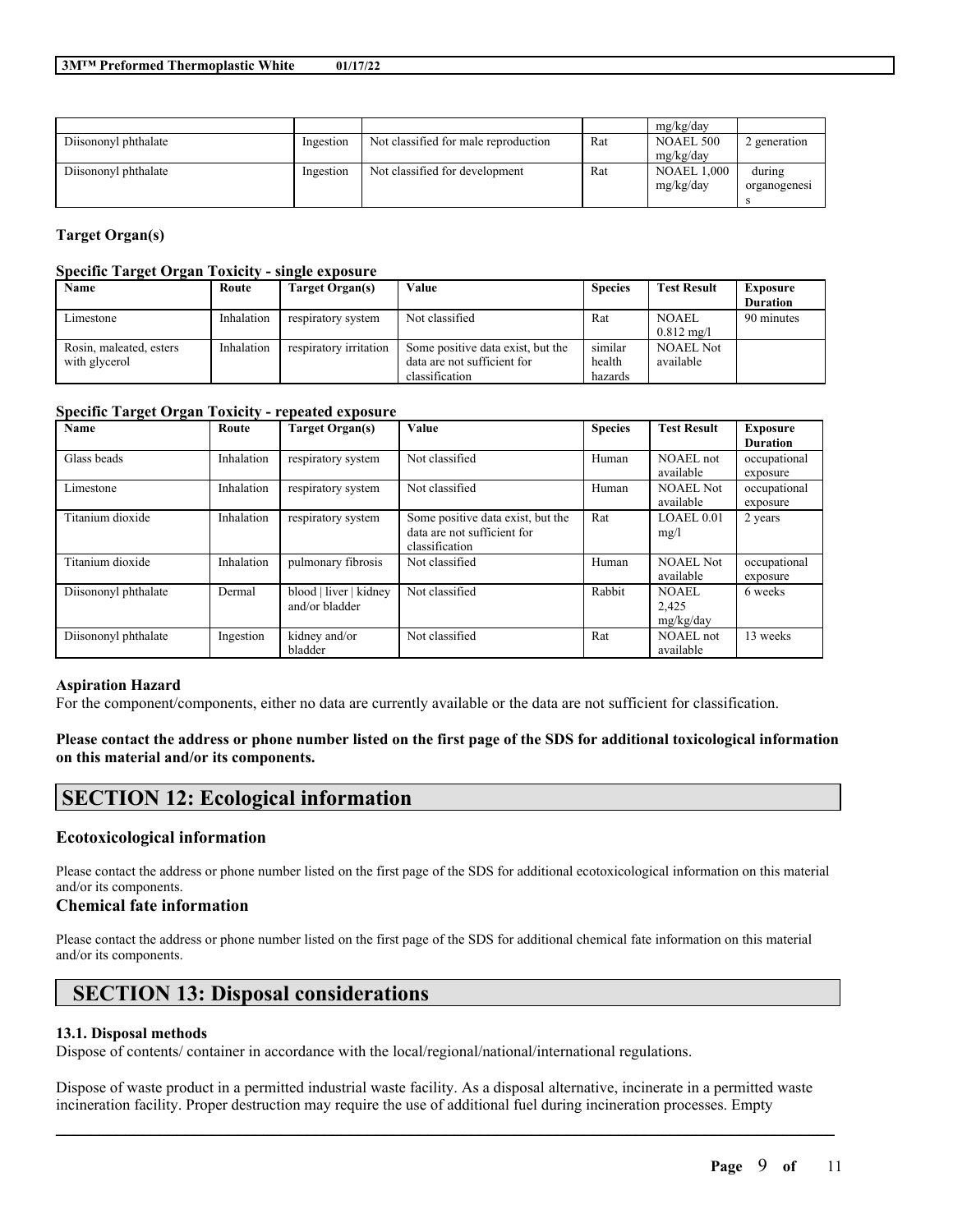drums/barrels/containers used for transporting and handling hazardous chemicals (chemical substances/mixtures/preparations classified as Hazardous as per applicable regulations) shall be considered, stored, treated  $\&$  disposed of as hazardous wastes unless otherwise defined by applicable waste regulations. Consult with the respective regulating authorities to determine the available treatment and disposal facilities.

**EPA Hazardous Waste Number (RCRA):** Not regulated

# **SECTION 14: Transport Information**

For Transport Information, please visit http://3M.com/Transportinfo or call 1-800-364-3577 or 651-737-6501.

# **SECTION 15: Regulatory information**

## **15.1. US Federal Regulations**

Contact 3M for more information.

## **EPCRA 311/312 Hazard Classifications:**

**Physical Hazards** Not applicable

# **Health Hazards**

**Carcinogenicity** Respiratory or Skin Sensitization

## **15.2. State Regulations**

Contact 3M for more information.

## **15.3. Chemical Inventories**

The components of this product are in compliance with the chemical notification requirements of TSCA. All required components of this product are listed on the active portion of the TSCA Inventory.

This product is an article as defined by TSCA regulations, and is exempt from TSCA Inventory listing requirements.

Contact 3M for more information.

## **15.4. International Regulations**

Contact 3M for more information.

**This SDS has been prepared to meet the U.S. OSHA Hazard Communication Standard, 29 CFR 1910.1200.**

# **SECTION 16: Other information**

## **NFPA Hazard Classification Health:** 2 **Flammability:** 1 **Instability:** 0 **Special Hazards:** None

National Fire Protection Association (NFPA) hazard ratings are designed for use by emergency response personnel to address the hazards that are presented by short-term, acute exposure to a material under conditions of fire, spill, or similar emergencies. Hazard ratings are primarily based on the inherent physical and toxic properties of the material but also include the toxic properties of combustion or decomposition products that are known to be generated in significant quantities.

| <b>Document Group:</b> | $42 - 3543 - 8$ | <b>Version Number:</b>  | 9.00     |
|------------------------|-----------------|-------------------------|----------|
| <b>Issue Date:</b>     | 01/17/22        | <b>Supercedes Date:</b> | 08/18/21 |
|                        |                 |                         |          |